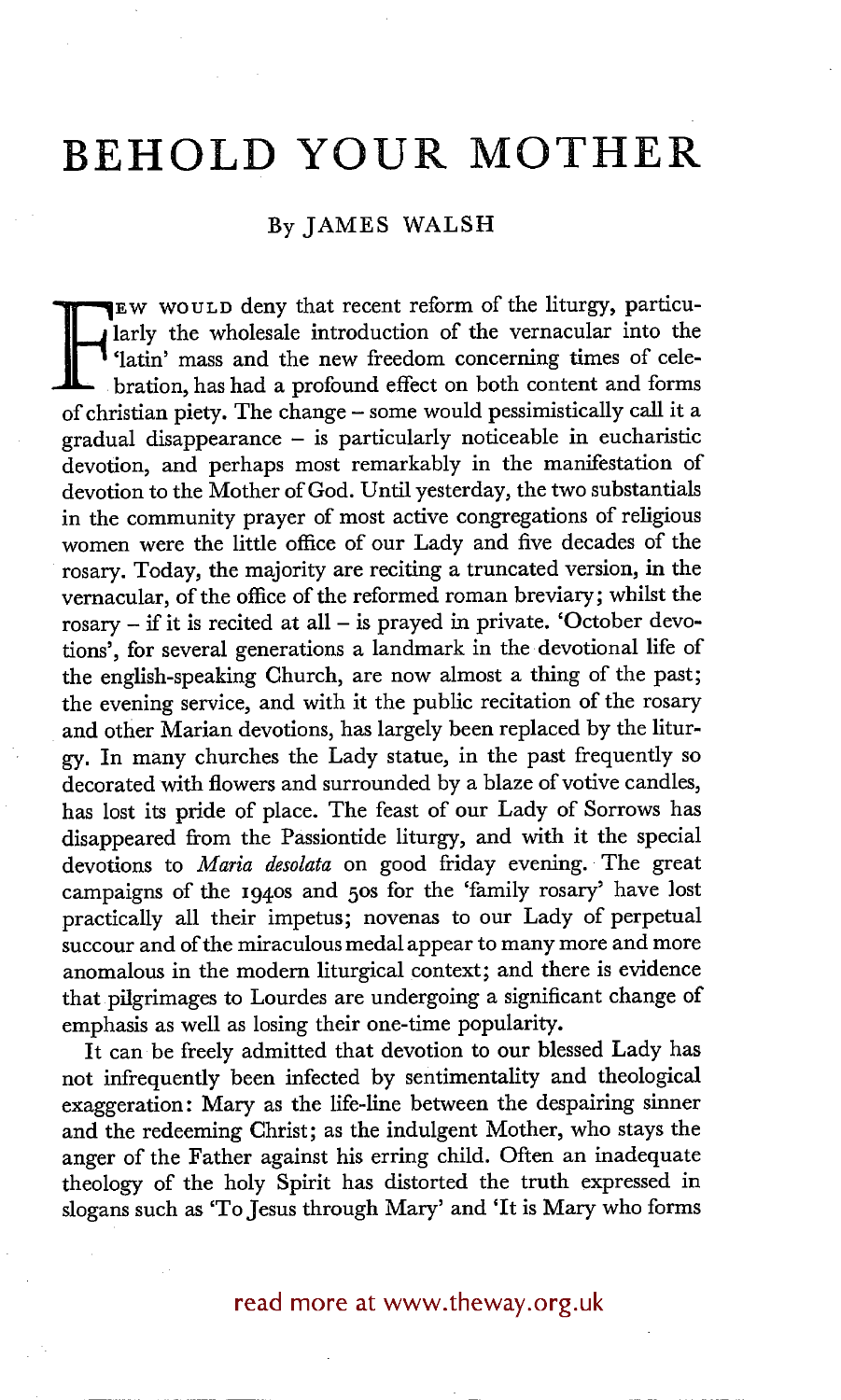Christ in us', and severely limited our understanding of titles like 'co-redemptrix' and 'mediatrix of all graces'. The over-enthusiastic accommodation of scriptural texts from the sapiential books to our Lady in the late middle ages, which later found their way into liturgical feasts,<sup>1</sup> the theological indiscretions which accompanied the counter-reformation's necessary defence of 'Mary's honour' against the iconoclasm of the: protestants and were prolonged into the nineteenth century<sup>2</sup> have sometimes given substance to charges of mariolatry. The reforms initiated by Pius XII and given vigorous momentum by the Council and its liturgical *Conciliura* have isolated the individualistic and passive tendencies in nineteenth century devotion to the Mother of God, which, lacking a true scriptural and theological foundation, was all too easily identified with the mawkish sentimentality so often portrayed in 'repository' art, or in what may justly be called the romanticism of the genre of the novelette rather than true christian piety.

It is, however, one thing to purify and refine christian devotion, another to leave it to die of neglect by stigmatising its external manifestations as sentimental, exaggerated or untheological. Though the Council, with our non-catholic brethren in mind, 'earnestly exhorts theologians and preachers of the divine word that, in treating of the unique dignity of the Mother of God, they carefully and equally avoid falsity of exaggeration and an excess of narrow-mindedness', it also calls upon all the children of the Church 'to foster generously the cult, especially the liturgical cult, of the Blessed Virgin'.<sup>3</sup>

If one tries to express this exhortation 'to foster generously the liturgical cult of the Blessed Virgin' in simpler language, one can only do so in terms of the charity of Christ, and of the faith which that charity demands. Generosity is abundance of love; and christian love, like christian devotion, is understood and expressed only in the context of God's saving will as revealed in the loving, redeeming Christ. The woman in the jewish crowd who looked upon him and loved him as he spoke, instinctively saw our Lord, not as a lone figure, but in terms of his own human relationships; and it was in these terms that she honoured him: 'Blessed is the womb that carried

E.g. Prov 8, 22-25, still the first lesson for the feasts of our Lady's Nativity and the Immaculate Conception.

Some writers did not hesitate to decorate our Lady with such titles as 'divine person' and 'fourth person of the blessed Trinity'. Cf Malou, J., *L'Immaeulate Conception* (Brussels, 1857), pp i75\_6. *8 Lumen Gentium,* 67.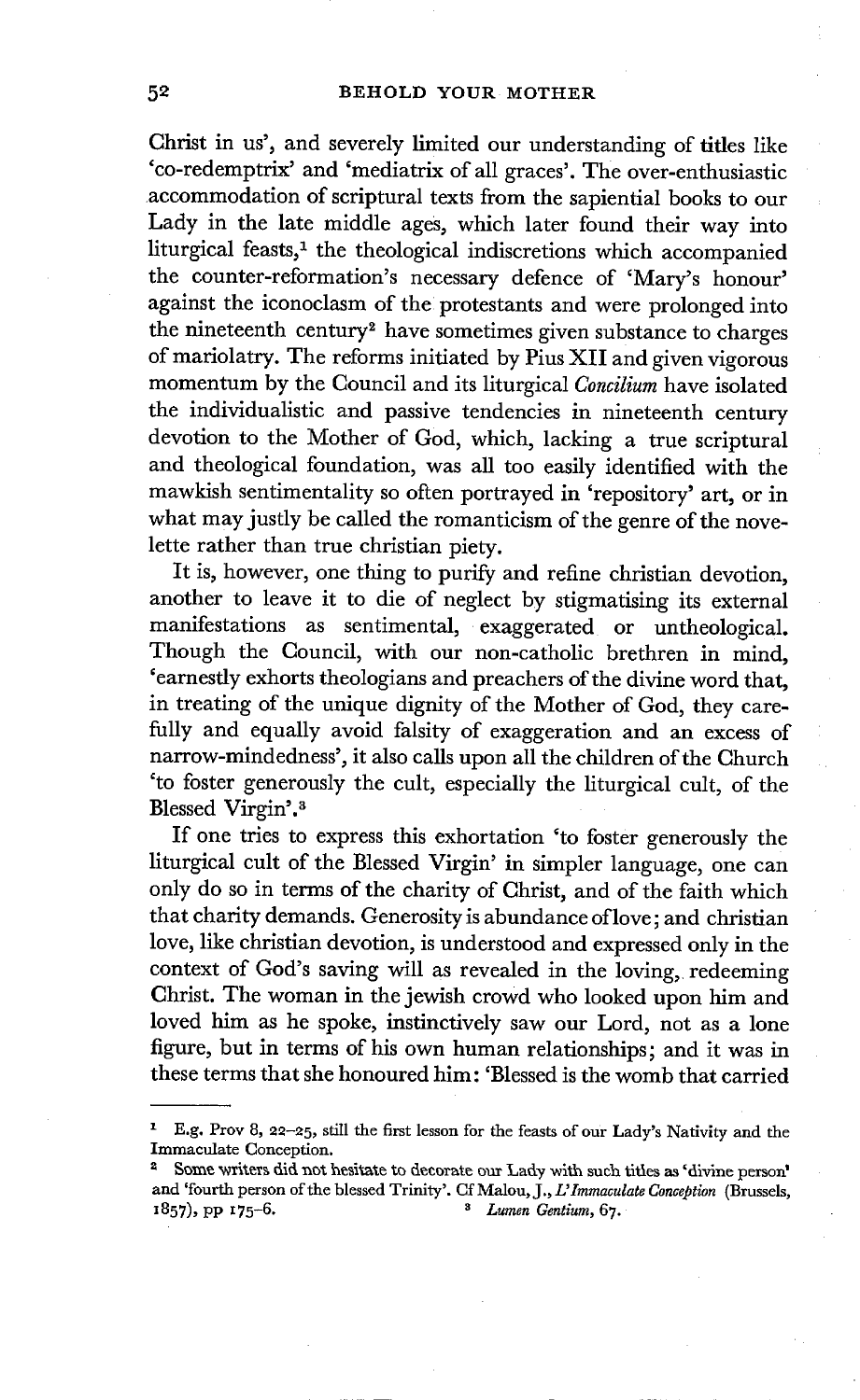you, and the breasts that fed you'. He responded, we might say equally instinctively, in terms which extended and completed the relationship: 'Say rather, blessed are they who hear the word of God and keep it'.<sup>1</sup>

The first and basic human relationship is that of the mother and the new-born child. It expresses the essential human condition; and for St Paul, it proves the Incarnation to be an historical fact: 'When the time was ripe, God sent his Son, born of woman, born under the law, to redeem those who were under the law, so that we might receive adoption as sons'.<sup>2</sup> Though this is Paul's only reference to the mother of God, it is a summary expression of the history of salvation, of Mary's role in the unfolding of the divine plan, and of our own situation in it. The amalgam of pain, joy and love which the hour of childbirth, the time of deliverance, manifests most eloquently in human living, is equally true of the birth of the Church:

> **•..** you will weep and lament, whilst the world rejoices; you will be full of grief, but your grief will be turned into joy. A woman in labour is in pain because her hour has come; but when the child is born, she forgets her pain in her joy that a human being is born into the world. So it is with you: at the moment you are grief-stricken, but I will see you again and your hearts will rejoice, and no-one shall rob you of your joy. s

Patient investigation and prayerful reflection on the scriptures as enshrined in the long tradition of the Church have enabled modern exegetes to show how this passage forms a link between the episodes in his gospel where John mentions Mary the mother of Jesus: at Cana, where the water is changed into wine,<sup>4</sup> and on Calvary, where the Mother of God is declared to be the mother of the beloved disciple.<sup>5</sup> It is now a common-place in Johannine studies that Jesus' 'hour '6 is the time of his passion and resurrection, the focal point in the history of salvation.<sup>7</sup> At Cana, when Mary says to him, 'They have no wine', Jesus replied: 'Woman, what is there between you and me ? My hour is not yet come'.<sup>8</sup> Like the answer already given to his mother in the temple - 'How was it that you were looking for me?

<sup>&</sup>lt;sup>1</sup> Lk 11, 27 - 8. <sup>2</sup> Gal 4,4. <sup>3</sup> Jn 16, 20–22. <sup>4</sup> Jn 2, 1–11.  $^{\circ}$  Cf Feuillet, A., 'L'heure de la femme (Jn 16, 21) et l'heure de la Mère de Jésus (Jn 19. 25-27)' , *Bibliea* vol 47 *(I966),* PP I69--x84, 361-38o, 557-573.

Cf Jn 2,4; 7,6; 7,30; 8,20; 13,1; 17,1.

*<sup>7</sup> Cfe.g.* CuIlmaun, O., 'L'Evangile Joharmique et l'Histoire du Salut', in *Wew Testa. ment Studies 11* (1964-5), pp 111-122. <sup>8</sup> Jn 2, 3-4.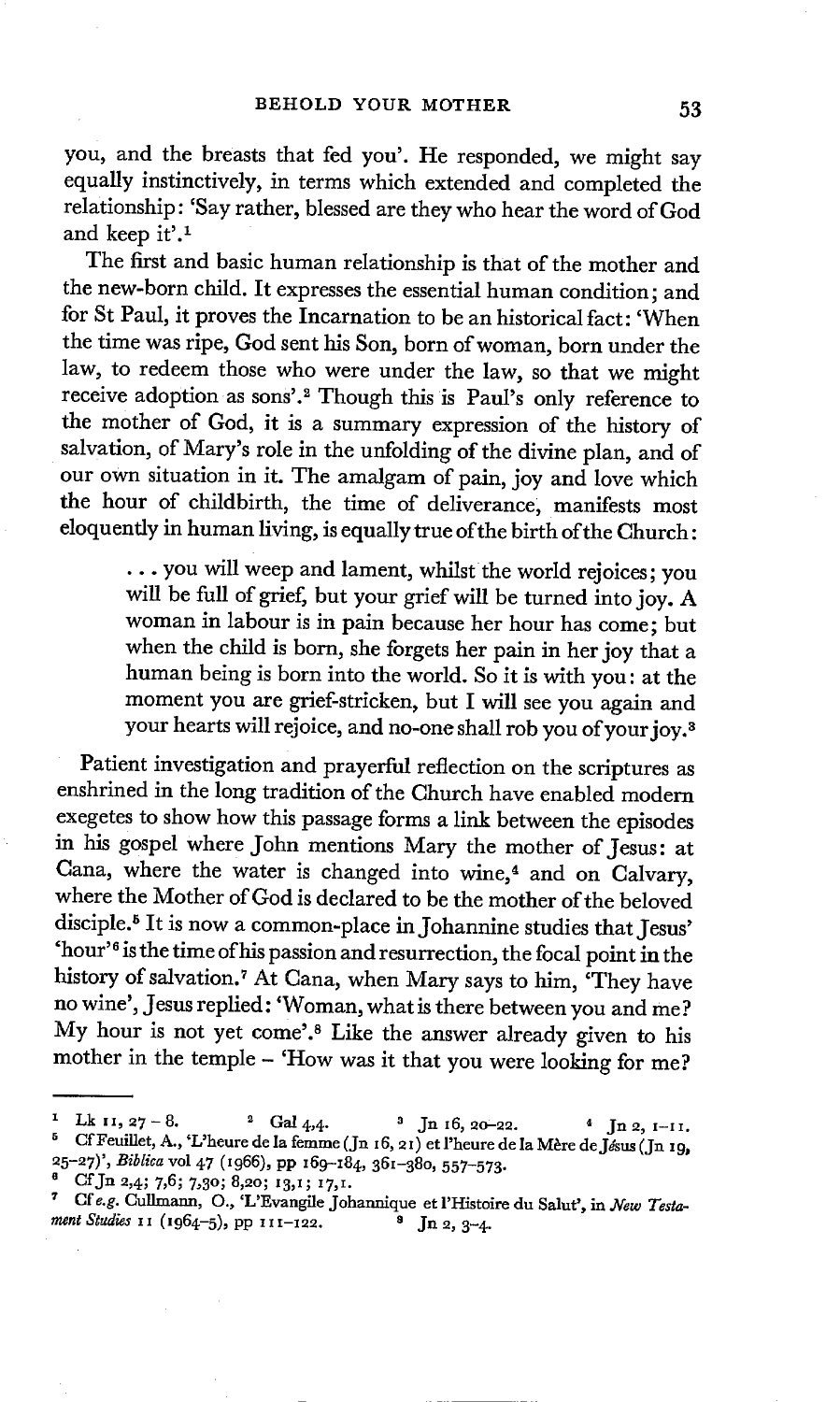Did you not know that I must be in my Father's house?'<sup>1</sup> - these words indicate a separation between the mother and the Son during his public ministry, when he must testify to his mission by preaching and by signs which would win the belief of his followers, of those who would become members of his family by doing his Father's will.<sup>2</sup> The suffering which such separation implies for her  $-$  'Son, why have you behaved in this way towards us? See in what anguish your father and I have been searching for you'<sup>8</sup> – is not without its immediate fruit at Cana. There is an implied parallel here between the earthly marriage and the heavenly marriage of which John speaks in his Apocalypse, 'the time of the marriage of the Lamb'.<sup>4</sup> Consequently, Mary's efficacious intercession here is an earnest of her intercession in heaven.

The woman who must suffer when her hour is come, but who then rejoices because a human being is born into the world, is strongly reminiscent of Eve, 'the mother of all the living',<sup>5</sup> who must 'give birth to her children in pain',<sup>6</sup> and who cries out with joy 'because I have got a human being with the help of the Lord'.<sup>7</sup> When Christ's own hour of suffering is come, the fulness of the time of his redeeming love, he tells his mother that she is the woman who has acquired a son through her hour of suffering, which becomes one with his own: at the moment when the sign which is rejected becomes the One lifted up who draws all men to himself;<sup>8</sup> at the moment when the sword pierces her soul.<sup>9</sup>

> By the cross of Jesus stood his mother, his mother's sister, Mary, wife of Cleophas, and Mary Magdalen. When he saw his mother and the disciple he loved standing near her, Jesus said to his mother,

'Woman, behold your son'.

<sup>4</sup> Apoc 19, 7-8; 21, 2. Cf Cullman, O., Les sacrements dans l'Evangile johannique (Paris,  $\frac{1}{2}$ <br> **6** Gen 2, 20, <sup>6</sup> Gen 2, 16, <sup>7</sup> Gen 4, 1.  $x_951$ , pp  $36-41$ .  $x_95-41$ .  $x_95-41$ .  $x_95-41$ .  $x_95-41$ .  $x_95-41$ .  $x_95-41$ .  $x_95-41$ .  $x_95-41$ .  $8$  Cf. Jn 12, 31-32.

 $1$  Lk 2, 49.

<sup>&</sup>lt;sup>2</sup> CfJn 2, 1-12; Mt 12, 46-50. It is important to notice, however, that here we have no rigid separation, for Mary immediately accompanies her Son and his disciples to Capharnaum. Besides being a temporary separation, which is to end on Calvary, it is also full of promise. Though the phrase 'what is there between you and me?' is constantly used in the bible to indicate repulse or refusal (cf Jg 11, 12; 2 Sam 16, 10; 1 Kg 17, 18; 2 Kg 3, I3; 9, iS; Jet 2, 18; Mk x, 24; 5, 7; Lk 4, 34; 8, 28),Jesus, by working the miracle, underlines his implicit promise to his Mother of a future re-union; and she seems to expect this double sign, when she says to the stewards: 'Do whatever he tells you'. Cf Laurentin, R., *Court Traité sur la Vierge Marie* (5e éd Paris, 1967), pp 34-5.

<sup>&</sup>lt;sup>3</sup> Lk  $2, 48$ .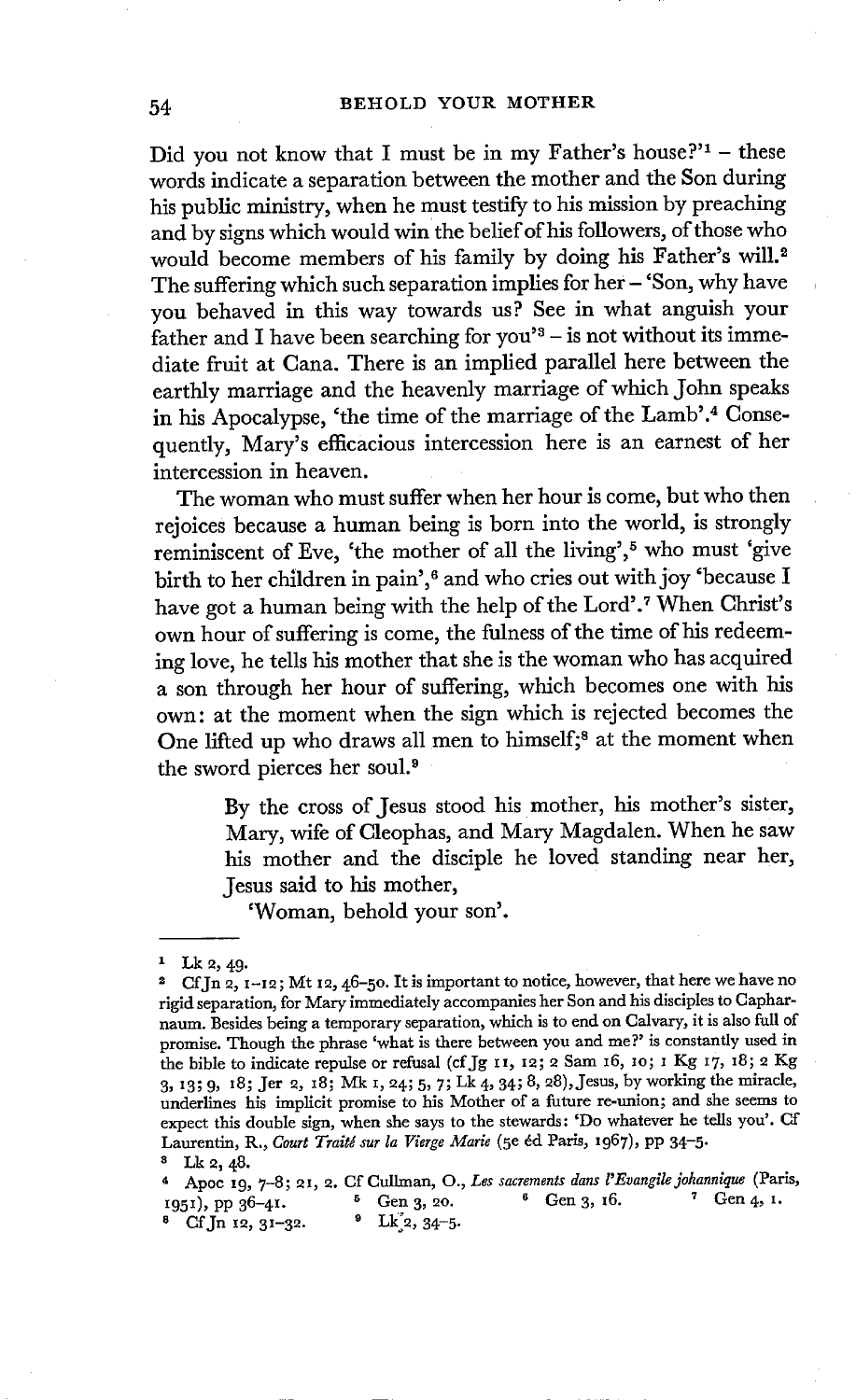Then he said to the disciple, 'Behold your mother'. And from that hour the disciple took her to his own home.<sup>1</sup>

Mary here receives the name 'woman'; she becomes the new Eve, the new mother of all those who are to have eternal life.<sup>2</sup> She is here associated in the divine plan with Christ the creator of the new humanity, the source and the first-fruits, in his resurrection, of the life-giving spirit - the last Adam, the heavenly man.<sup>3</sup> Just as she freely co-operated with the holy Spirit, through *her fiat* in the incarnation of the Son of God, so here, as she freely accepts to share his sufferings, she co-operates with Jesus in the work of the re-creation of the human race. This redemptive, loving hour of his becomes hers also; she efficaciously wills, as he does, and through his willing, that the people of this new race increase and multiply. As St Augustine says **:4** 

This woman is mother and virgin spiritually as well as physi- • cally. She is not the mother of our head in spirit, because he is the Saviour, and she herself is born of him in the spirit... but she is clearly the mother of his members, of us, that is; because she so shared in his charity that the faithful are born of her in the Church - the members of Christ the head.

The glorification of Mary - ultimately, what is meant by her liturgical cult - is thus seen by John as a reflection of the glory of the cross: 'Father, the hour has come; glorify your Son, that your Son may glorify you, since you have given him power over all mankind to give eternal life to all those whom you have entrusted to him'.<sup>5</sup> This glory, in Mary's case the spiritual motherhood of the messianic people, in God's mysterious design comes only through suffering: 'As it was his purpose to bring a great many of his sons into glory, it was fitting that God, for whom everything exists and through whom everything exists, should make perfect through suffering the leader who would take them to their salvation. For the one who sanctifies and the ones who are sanctified are of the same stock; that is why he openly calls them brothers... Here I am with the children God has given me'.<sup>6</sup> Prophetically, this suffering, which is the prelude to

- <sup>4</sup> De Sancta Virginitate ch VI: PL 40, 399.
- $6$  Heb 2, 10-13. Cf Lk 22, 25-7.
- 
- 

<sup>&</sup>lt;sup>1</sup> Jn 19, 25-7. <sup>2</sup> Cf Jn 3, 13-18. <sup>3</sup> Cf I Cor 15, 45-9.<br>
<sup>4</sup> *De Sancta Virginitate* ch VI: PL 40, 399. <sup>5</sup> Jn 17, 1-2.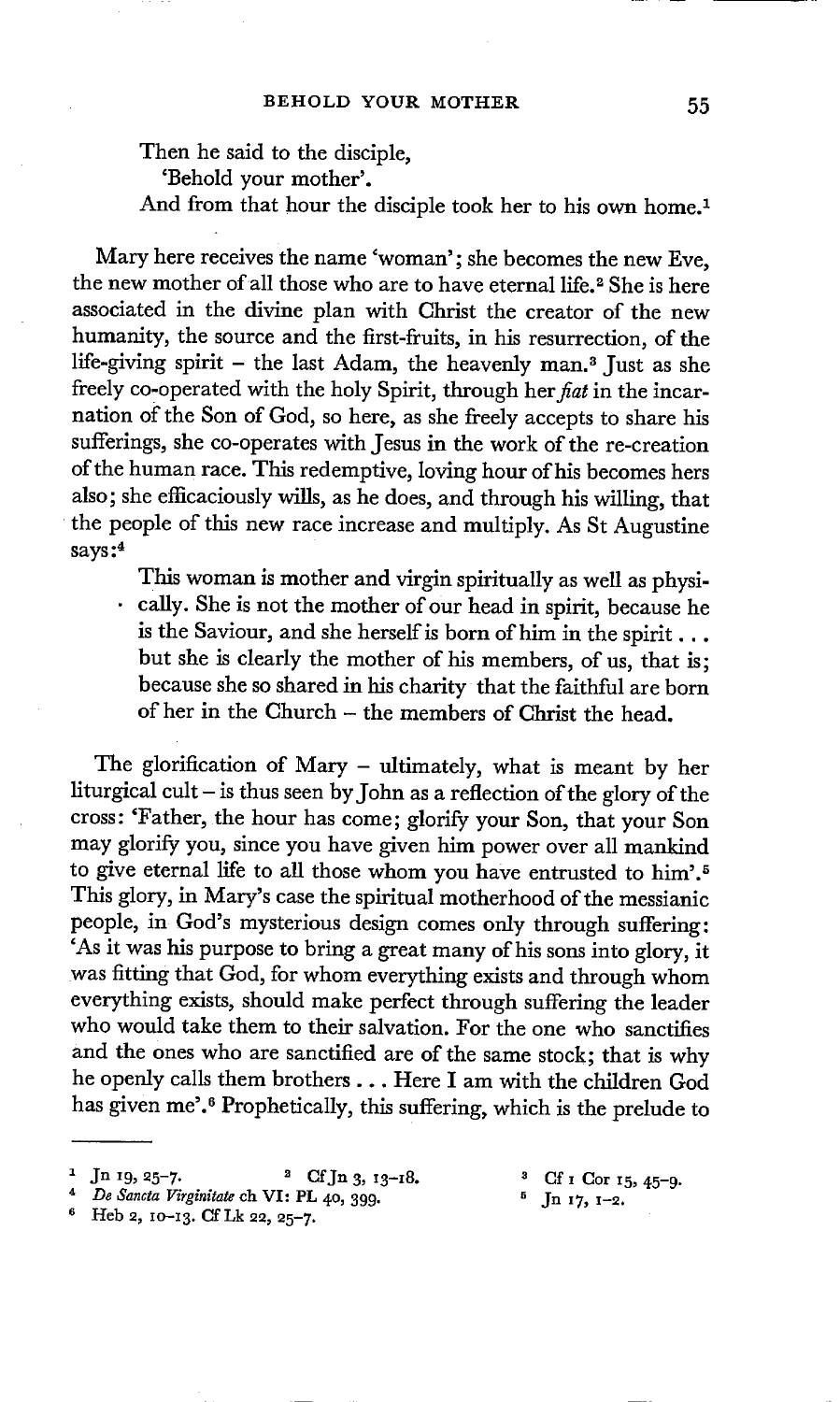the fulness of salvation, is portrayed in the image of the pains of childbirth:

> As soon as Sion was in labour She brought forth her sons...

and, as in our Lord's own allegorical reference<sup>1</sup> to his resurrection, the birth is followed by the joy and gladness of the mother and the new people of God:

> Rejoice with Jerusalem, and be glad for her, all you who love her; Rejoice with her in joy all you who mourned over her; that you may be suckled and filled from her consoling breast... You shall see, and your heart shall rejoice.<sup>2</sup>

So Mary symbolizes the new Jerusalem, Sion, who gives birth to the new people. She is therefore, as the dogmatic constitution on the Church notes, 'the model of the Church in the matter of faith, charity and perfect union with Christ... The Church, moreover, contemplating the mystery of Mary's holiness, imitating her charity, and faithfully fulfilling the Father's will, becomes a mother by accepting God's word in faith,., imitating the mother of her Lord, and by the power of the holy Spirit, the Church preserves with virginal purity an integral faith, a firm hope and a sincere charity'?

In the Church's liturgy, the 'wonderful works of God' - re-creation, regeneration, redemption, glorification, are not only recalled but re-enacted, so that this new life, this efficacious sacrificial love, is communicated to her children; they, in turn, deepen their understanding in faith of this love by their contemplation of these works as they are revealed in the whole Christ. The purpose of this communication and loving contemplation is participation in his redemptive mission: 'Simon, son of John, do you love me?.., feed my sheep'.<sup>4</sup> Just as devotion to our blessed Lady has to be purified to the point at which the truly maternal (as opposed to maternalistic) relationship is understood and achieved, so too its purpose- the building up of Christ's body in the re-fashioning of christian life and love- needs constant purification: and it is on this level precisely

- 1 Jn \*6, ~I-22. 2 Isai 66, 7-I4. CfIsai 26, I7-I8; Mic 4, 9-Io; Hos '3, '3.
- *Lumen Gentium,* 64. <sup>4</sup> Jn 21, 15-17.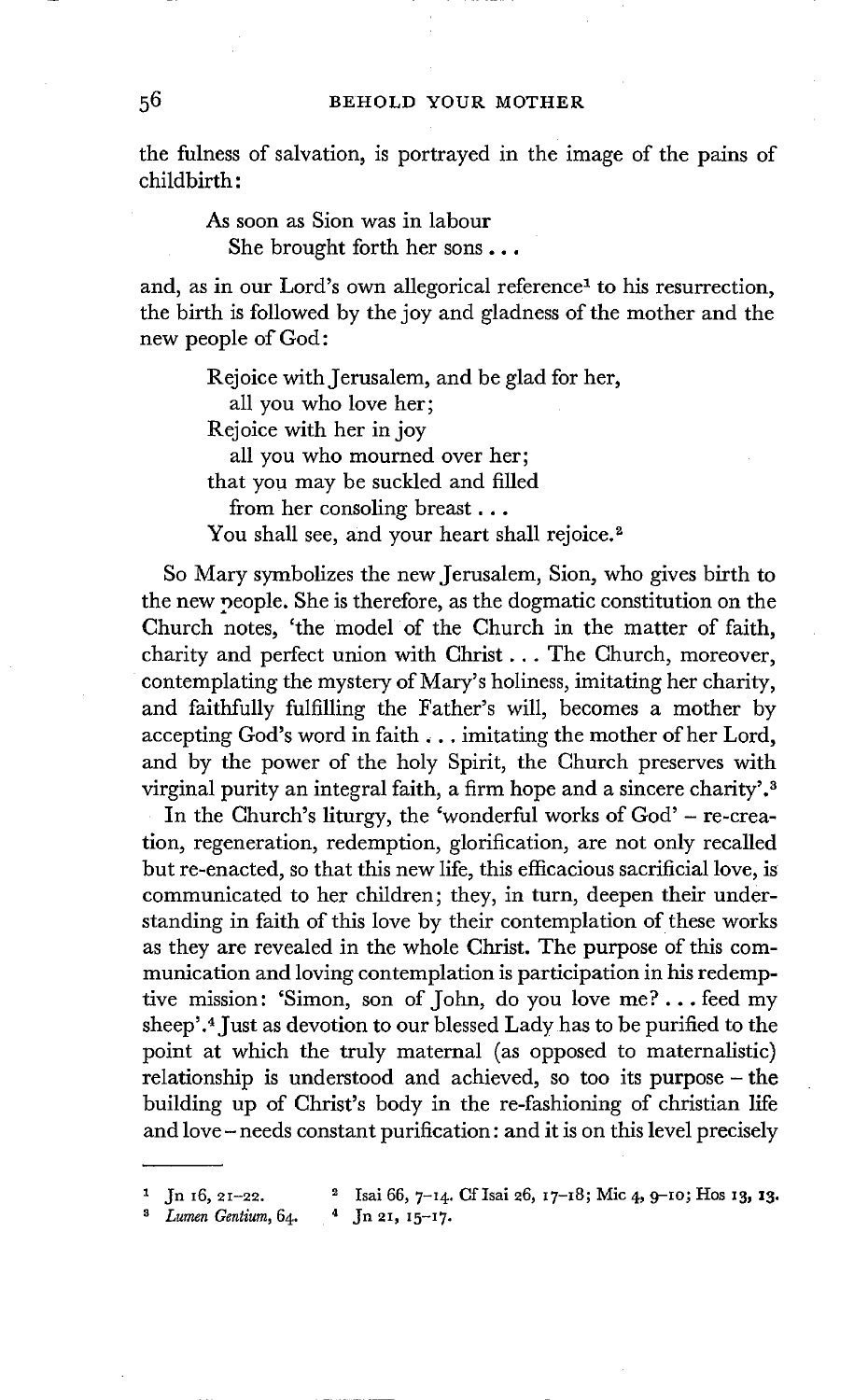that we encounter the suffering of the cross - the painful effort to give of one's strength in every human situation, in faith that the strength is itself derived from Christ's suffering love; and in hope that this loving will indeed communicate this life.

This transmission of life is to be seen and achieved in every kind of human loving: pre-eminently in the creative love of husband and wife as it mysteriously mirrors the mystery of the relationship between Christ and his Church,<sup>1</sup> and exemplifying, ideally, precisely because of its creative power, the living union between the human and the divine.

We see in Mary, in her *fiat,* deriving from Christ's obediential union with the Father, the basic principle of all christian loving, and the tensions and contradictions which it exposes in ourselves: our ignorance or limited understanding of each other's true roles, our fear of ourselves and each other, our fear of commitment, of involvement, our selfish determination that the other should be entirely absorbed in us, should conform themselves to our unconformed desires; that the other should be present to us, or separate from us, not according to Christ's pattern, but according to our own unregenerate will. All these contradictions are to be progressively understood (beginning, perhaps from the point of non-comprehen $sion - 'and they did not understand what he said to them'2) as the$ material of the suffering which is the prelude to fulness of christian love in any and all of its modalities: an awareness which itself becomes true compassion - the power, Christ-given, to 'suffer with'.

This specifically christian awareness, though it begins with physical presence, and from time to time, because of human limitation, may demand a renewal of such presence, will ultimately transcend it and continue to grow without it, because it becomes infused with the loving fidelity which is the effect of faith, hope and charity. It is simply that participation in Christ's redeeming love, the knowledge and acceptance of the divine plan of salvation, means that we strive to love all whom God loves. In the ineffable providence of Christ's relationship with us in the Church, he is loving, in and with us, all those whom we seek to love and whom he calls us to love, in strength and in sweetness, in him. He loves those whom in human fashion he has not yet known, in the human relationships we form and develop with 'our neighbour' according to the various modalities of human loving. In the same way, through his power, we can love

 $Cf$  Eph 5, 22-23.  $2^{2}$  Lk 2, 50.